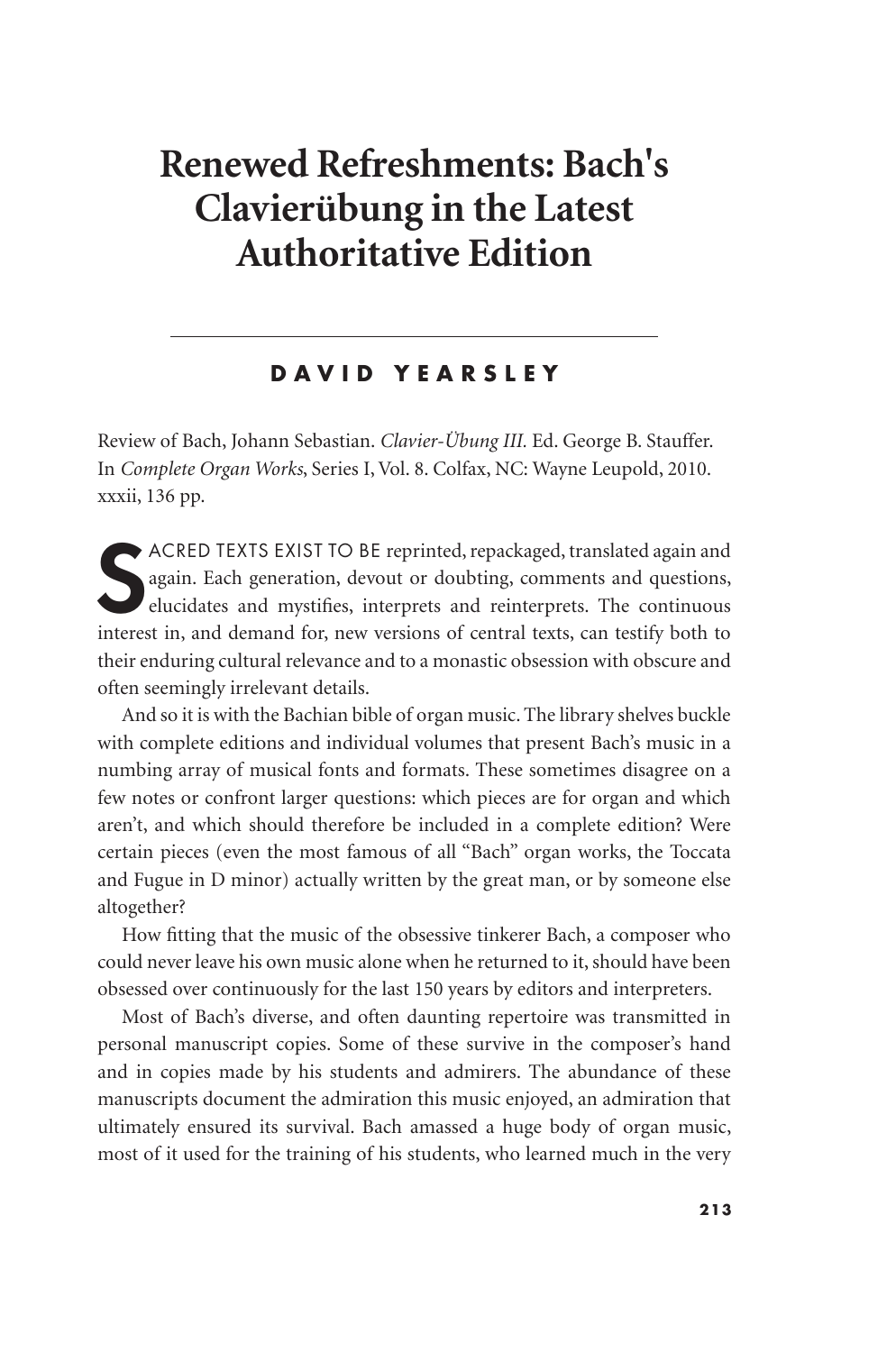process of copying—a skill, and also a vital facet of musical education, that has all but vanished in our present age of the photocopier and download. Much like photocopying today, copying by hand was cheaper than buying the printed music that was produced in Bach's Germany through the laborious process of engraving copper plates.

Bach was the most famous organist in Germany, itself the land of the greatest organists (at least according to the Germans themselves). Yet he was well into his fifties when he decided at last to produce his first published volume of organ music, which was to appear as the third installment of his *Clavier-Übung*—Keyboard Practice—series. This was a program of keyboard exercise far more encompassing than the purely physical finger workouts of Czerny and Hanon, regimes that have been inflicted on generations of would-be pianists since the nineteenth century. What was offered up by Bach was not only technically challenging but was also meant to survey all major genres of European keyboard music and to uplift in almost religious terms—"refreshment for the soul" (Gemüths Ergezung) as was proclaimed by Bach's title pages. The first two volumes of the series, collected in 1731 and 1735 respectively, were travelogues through Europe in the form of suites touring various nations and their dances, with a racing Italian concerto thrown in for good measure. These two volumes claimed to be suited to amateurs, though experts would also have been challenged. Even dilettante women are known to have tried their hand at these, and were both delighted and dismayed at their difficulty. Luise Kulmus wrote about her own attempts at Bach's partitas to her future husband, the Leipzig poet, professor and one-time Bach collaborator, J. C. Gottsched: "If I play them ten times, I still feel myself to be a beginner with them," she wrote.

Bach raised the stakes when he set out to extend his Keyboard Practice project to the organ, that most demanding of musical instruments. In an appeal to marketability, this volume too would be accessible to amateurs, but the title page stressed that the contents were "especially for connoisseurs." In a letter to a musical colleague, Bach's cousin and sometime secretary Johann Elias Bach described the forthcoming collection as "mostly for organists"—that is, organists who were up to tackling the well-known difficulties of Bach's renowned approach to the instrument.

In the newest, and to date best, edition of the *Clavier-Übung*, George Stauffer, like others before him, notes in his introduction that the year Bach chose for his organ publication may have been significant. Two centuries earlier, in the spring of 1539, Luther had delivered sermons in Leipzig; the city accepted the Reformation in August of that year. In 1739 Leipzig commemorated Luther's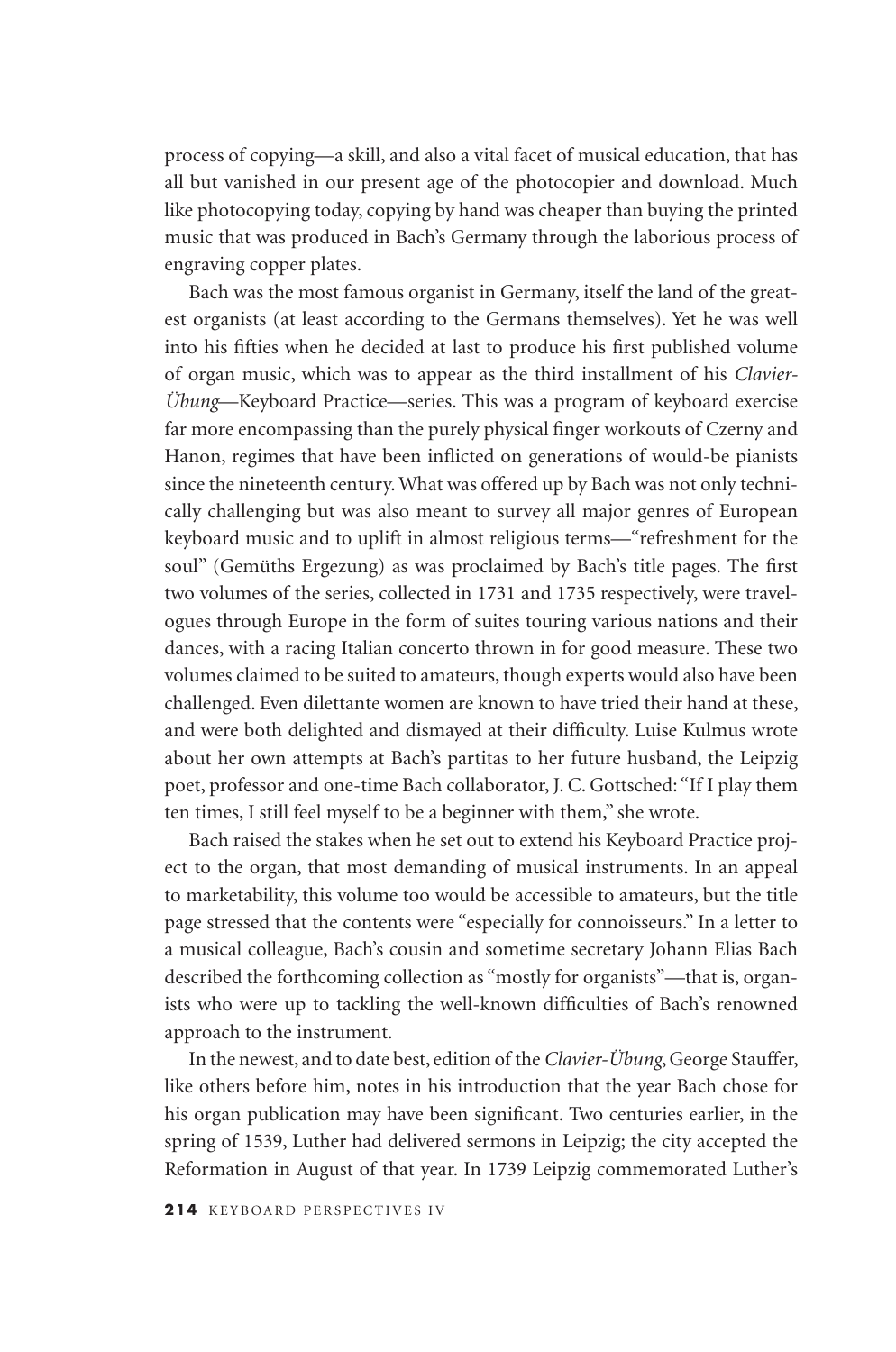visit with bicentennial celebrations, and, as Stauffer suggests, Bach may have been intent on having his first organ publication coincide with these festivities. Accordingly, he planned to offer it for sale at the 1739 Easter trade fair—one of the twice-yearly events that brought merchants and other visitors from around Germany, and indeed Europe, to Leipzig.

Bach did not make that self-imposed deadline. Author of a towering stack of comprehensive collections, from the two books of the *Well-Tempered Clavier* to the *Art of Fugue*, to name only two of many, Bach's ambitions for his first public book of organ works grew even while the project was in production at the engravers. The collection as it was initially conceived was stridently Lutheran: it began with austere, antique settings of the German-texted versions of the Kyrie and Gloria of the Reformer's German Mass, and then proceeded to monumental settings of Lutheranism's founding chorales underpinning the Catechism: the Ten Commandments, the Lord's Prayer, Baptism, and Holy Communion. Thrown in for good measure would be a six-part treatment with double pedal of Luther's austere setting of Psalm 130. Almost all of these melodies are archaic in profile, their modal character hearkening back not only to Luther's sixteenth century, but also to the Catholic past. Bach demonstrated not only his brilliance at subjecting these hymn tunes to Renaissance-style contrapuntal manipulation, but also to fitting them into the most up-to-date musical styles—clothing the Lutheran body not only in the academic robes of evangelical doctrine but also in the fine fabrics of the French court or even the Venetian carnival: the modal by turns revered and made modish. Yet, as Bach's followers were at pains to argue, this concession to fashion was itself rendered timeless by the great man's recourse to strict counterpoint, as when Bach treats the chorale in canon against itself in long notes while the other contrapuntal voices in feet and hands comment with graceful gestures.

In dipping into the font of Lutheran song, Bach's vision of the collection expanded along with his ambitions. Plates already engraved had to be repaginated and some completely redone so the notes could be compressed to make room for new pieces. Bach decided to frame the entire volume with one of his largest Prelude and Fugue combinations, in E-flat major, which was apparently, like all the other works in the collection, newly composed. This Prelude and Fugue is a tour-de-force of musical internationalism and visionary architecture, sublime erudition and glittering virtuosity.

Bach also added smaller settings of the same Lutheran hymns but without pedals. This was, among other things, an appeal, to a wider market of buyers, and was in line with the comment that the collection was "mostly for organ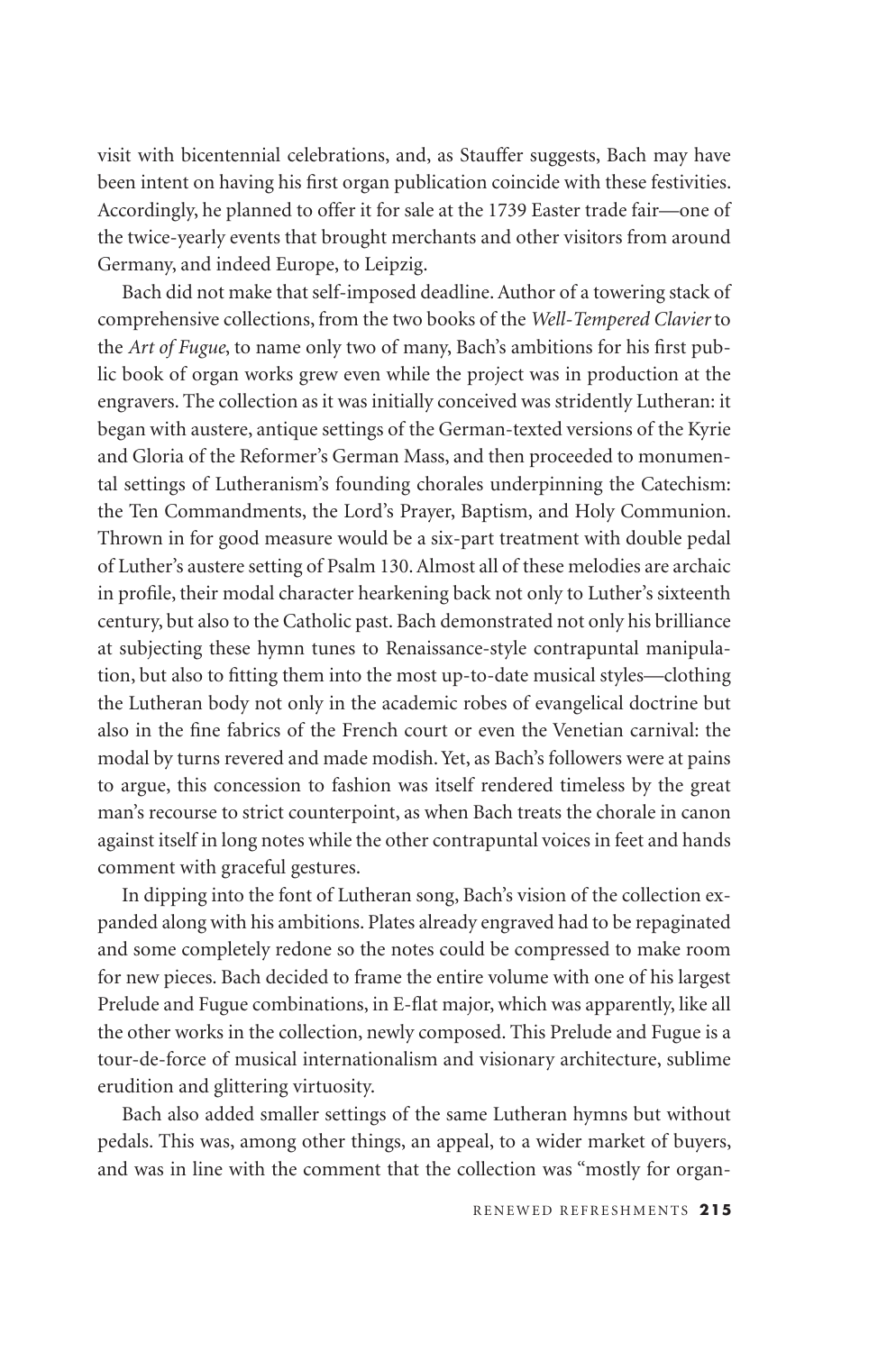ists"—and therefore not just for them. Bach provided simpler works that could also be managed by the devout amateurs, even clavichord-playing ladies. Yet these smaller additions were no less finely-wrought, nor less full of verve and genius. The last in this series of sublime afterthoughts seems to have been four Duets not based on chorale-tunes; like sprawling two-part inventions, these pieces at first suggest unthreatening accessibility, which quickly reveals itself as a beachhead for Bach's obsessions with either counterpoint or chromatic modulation—or both. These afterthoughts are among the most idiosyncratic pieces in the set.

In the midst of the publication process, Bach parted company with his initial engraver Johann Krügner, who perhaps had become tired of the incessant additions and reconceivings that Bach visited upon himself and them. It's a pity for, the style of the Krügner house, which specialized in pictorial prints, can be seen in the lush ductus of the work it did for Bach. It is more appealing than that of Balthasar Schmid, whom Bach had used for his early projects, and would turn to again for the culminating fourth part of his *Clavier-Übung* series, the Goldberg Variations. Both the graceful ductus of Krügner and the utilitarian blockiness of Schmid relied on carefully written manuscript sheets of the music prepared by Bach. These pages were soaked in kerosene so that the notes would be visible in reverse on the back of the page, thus providing the template for etching the copper plate. When pressed against paper in the actual printing, this image would, in yet another reversal, produce the music in its proper left to right direction.

In the end the volume was expensive, three Thaler, or, as Stauffer points out again in one of the many illuminating observations included in his introduction and critical commentary, as much as the value of either the viola da gamba or small harpsichord listed in the effects of Bach's estate. The high price and even higher composerly aspirations did not put off buyers: the print sold well. At least two runs were made from the plates and something like 200 copies sold. Twenty-one copies are known to be extant: an impressive 10 percent survival rate that again shows how treasured these prints, and the music they contained, were and are.

Given the far from smooth production process caused by busy Bach, it is surprising how accurate the printed volume is. Nevertheless there were errors and Bach corrected many of these by hand. Eight of the surviving copies contain hand-written corrections of sixty-five printing errors; as can be read in Stauffer's succinct and useful account of the state of the remaining sources, most of the various other copies have lesser numbers of emendations.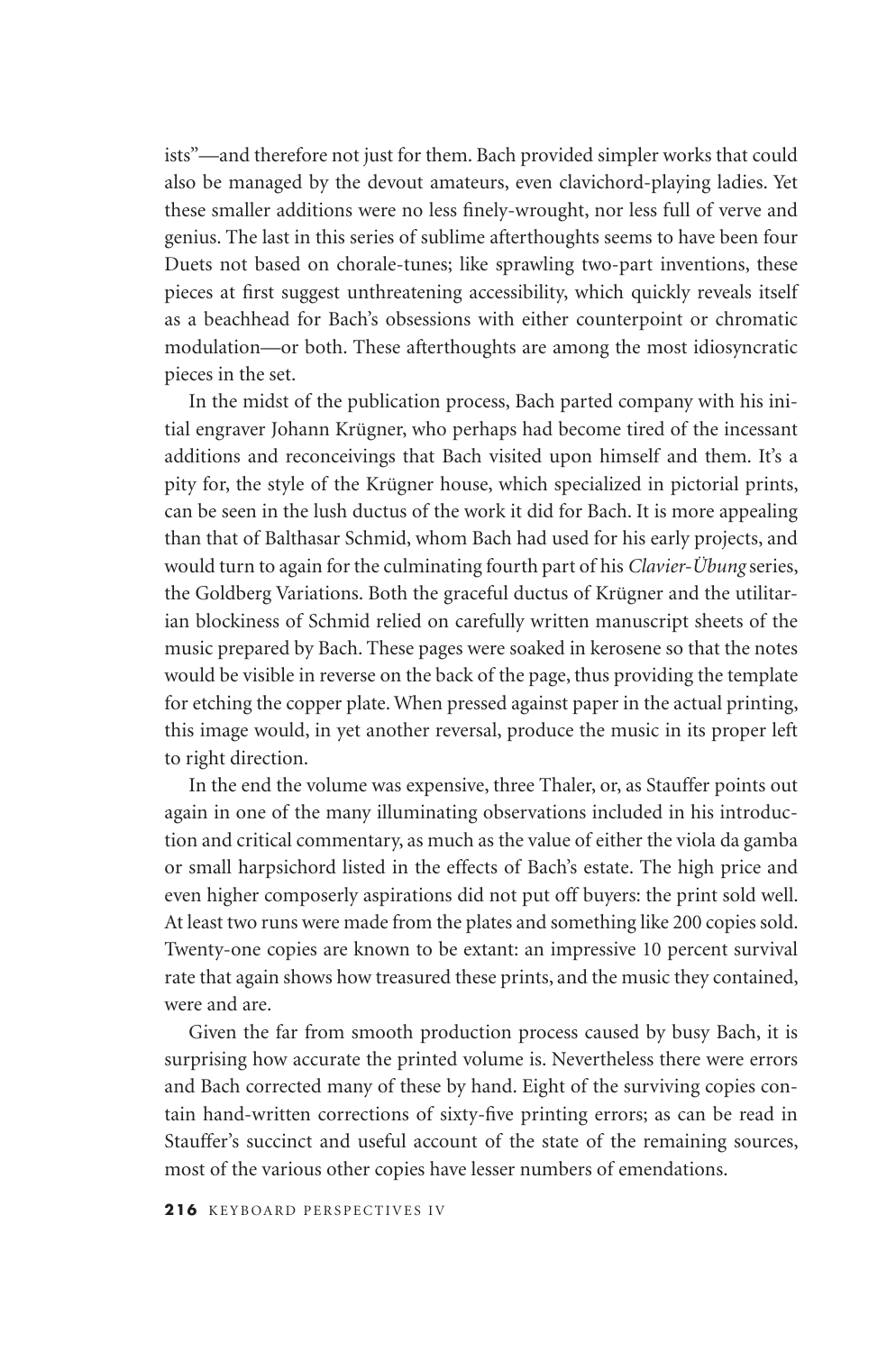Particular, even obsessive about the shape his volume would take, Bach seemed intent on giving the cleanest version he was capable of supplying to buyers. Aside from succinctly providing an excellent background for the musical context and publishing process behind the collection, Stauffer's edition is based largely on a copy of the *Clavier-Übung III* now in the Princeton University library, an exemplar with still more corrections made carefully in red ink. Stauffer shows that these are in the hand of the composer, the highlighted color suggesting this print's status as a master copy for other corrections. These fixes confirm some readings, already agreed upon by many because of their inherent musical logic; also to be seen is Bach's fussiness over the exact nature of his ornaments. While articulating fundamentals of counterpoint, Bach was also a stickler for the refinements of fashion. No detail was too small for his attention. Stauffer was also able to confirm that another copy in the British Library with nearly three dozen additional corrections is also in Bach's hand, one rather more indistinct and characteristic of his script in the last few years of his life. Many of these corrections as well as the changing spacing and engraving style can be seen in the twenty-two facsimile pages spread out in this sturdy modern volume, well-laid out and published by Wayne Leupold.

I happened to bump into Stauffer—a leading Bach scholar who has written on the performance of Bach's free organ works, the B-minor Mass, and Leipzig's unique commercial architecture and publishing business among many other topics—the day before he examined a copy of the *Clavier-Übung*  in Sibley Library in Rochester; this copy had once been owned by Ernst Ludwig Gerber, whose father had studied with Bach. A lively writer and personality, with a warm and often irreverent sense of humor, Stauffer has for more than a decade been the Dean of the Mason Gross School of the Arts at Rutgers University, on whose website can be read his forthright statement elevating the value of art over the lures of military might and electronic gadgetry (http://mgsa. rutgers.edu/deanbio/). While Stauffer has done great things in that post, he told me about his planned day in the library with the kind of enthusiasm that seemed to stem from both genuine appreciation for Bach's achievement and a joy at being granted momentary refuge from the bureaucratic maelstrom of university administration.

Though the *Clavier-Übung* copy he examined the next day did not lead to alternate readings of Bach's text, the Sibley Library copy's title-page contained an annotation to Bach's lofty rhetoric substituting for his promise of "Gemüths Ergezung" (refreshment of the spirit) that transformed it to the mocking phrase "zur Augen Ergezung und Ohren Verletzung" (for the refreshment of the eyes